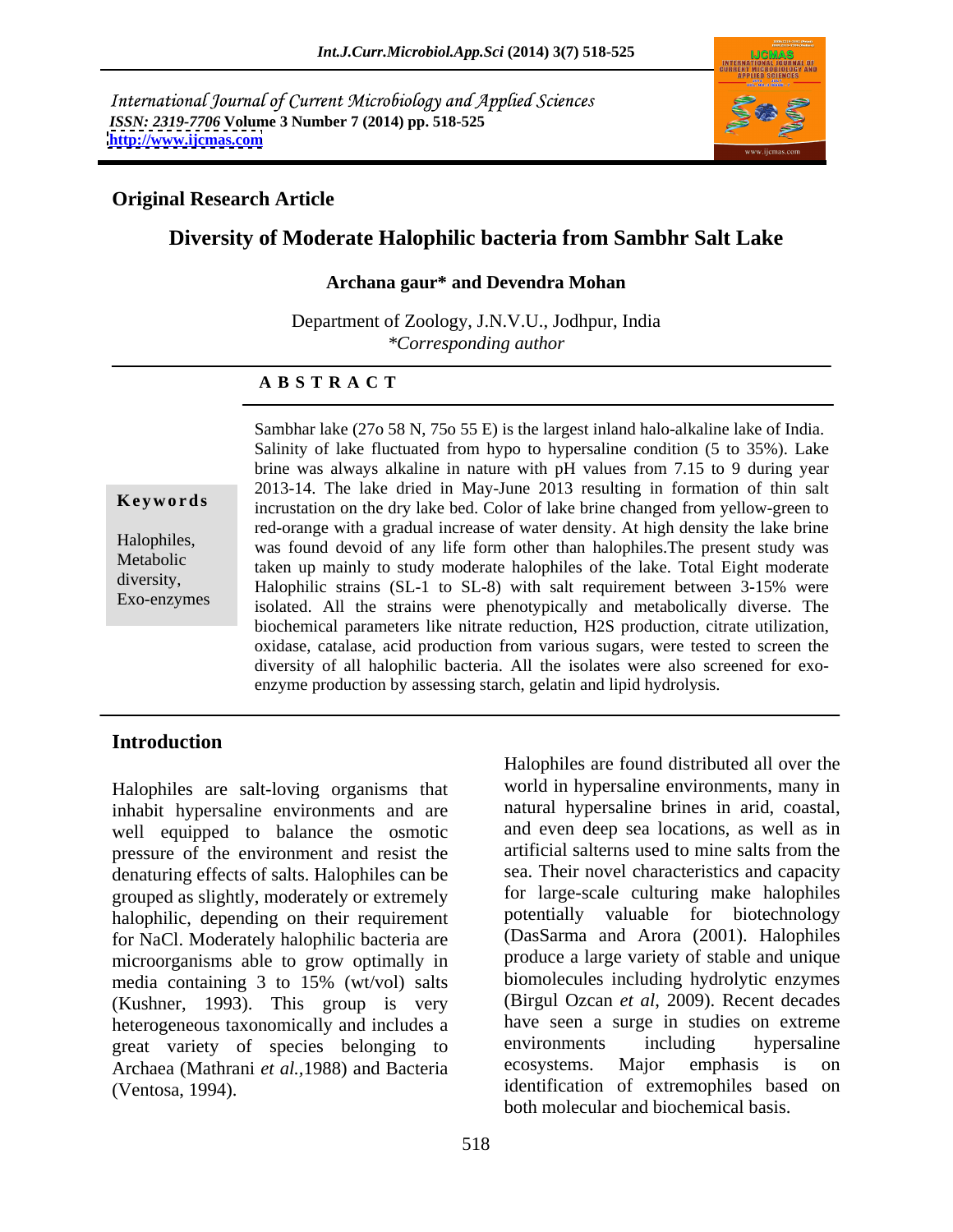Sambhar salt lake being a hypersaline lake is Tisible and luxurious growth after twice home to several halophiles. Though the lake streaking on plates was considered positive has gained international importance as a result. pH growth range was also determined waterfowl habitat yet there is a derth of studies on its unique microbial ecology. Hence an attempt is being made through this **Biochemical characterization** work to assess the microbial diversity of sambhar salt lake and to isolate microbes Biochemical tests like nitrate reduction, H2S with potentials or highly stable hydrolytic production, carbohydrate utilisation, enzymes. oxidase, Catalase, motility were carried out

### **Materials and Methods**

Located about 80 km nonhwest of Jaipur in **Plate Assay of enzyme for amylase** central Rajasthan  $(26^{\circ}58'N75^{\circ}05'E)$  activity Sambhar is a shallow lake, reaching only about 3m at its deepest. The area of To determine the amylolytic activity, the

The red-orange and red-purple brine a clear zone around the colony indicated the samples were collected from Jhapok dam and Guda area of the lake in sterile bottles. The water sample was enriched in Halophilic broth (10% salt) in 250ml Erlenmeyer flask at 150 rpm and 35oC for 7 days. Enriched broth was poured on Nutrient Agar (NA) plates with 10% NaCl and with 2% gelatin at neutral pH 7.0 were Halophilic Agar and Incubated for 2-3 days. prepared. The plates were inoculated and Post incubation several colonies with a incubated at room temperature for 24 to 48 variety of pigmentation appeared. Each hr. Protease enzyme activity was visualized colony was pure cultured on a new NA by flooding the plates with 0.1% mercuric Samulti are likelion and increase the state of the state and luxurious growth after twice and the state at  $\epsilon$  centuring proposes at  $\epsilon$  of the state and increase the state increase the state incubated contains and incub

In order to determine the growth on a range of salt, each isolate was streaked on the NA plates containing salt concentration from 0-<br>Lipase production was assessed by

for each isolate.

### **Biochemical characterization**

production, carbohydrate utilisation, as per standard methods (Cappuccino, 1999).

### **Study Site Screening for Hydrolytic Exo-enzymes**

# **activity**

Sambhar lake varies from 190-230 Sq. km petriplate containing nutrient agar with 0.2% and it receives run-off from a catchment soluble starch at neutral pH 7.0 were area of about 552,000 ha and has no outlet. prepared. The plates were inoculated in the Sambhar is fed by four main streams: centrewith pinpoint inoculum of the test b Roopnagar, Mendha, Kharian, and Khandel. acteria and incubated at room temperature **Sample collection and Enrichment** activity was visualized by flooding the for 24 to 48 hr. Extracellular enzymes plates with iodine solution. The formation of hydrolysis of starch.

### **Plate Assay of enzyme for protease activity**

plate. chloride solution. The formation of a clear **Growth Range** elatin hydrolysis. The Petri-plates containing nutrient agar zone around the colony is an indication of gelatin hydrolysis.

### **Plate Assay of enzyme for Lipase activity**

Lipase production was assessed by inoculating isolates on Nutrient agar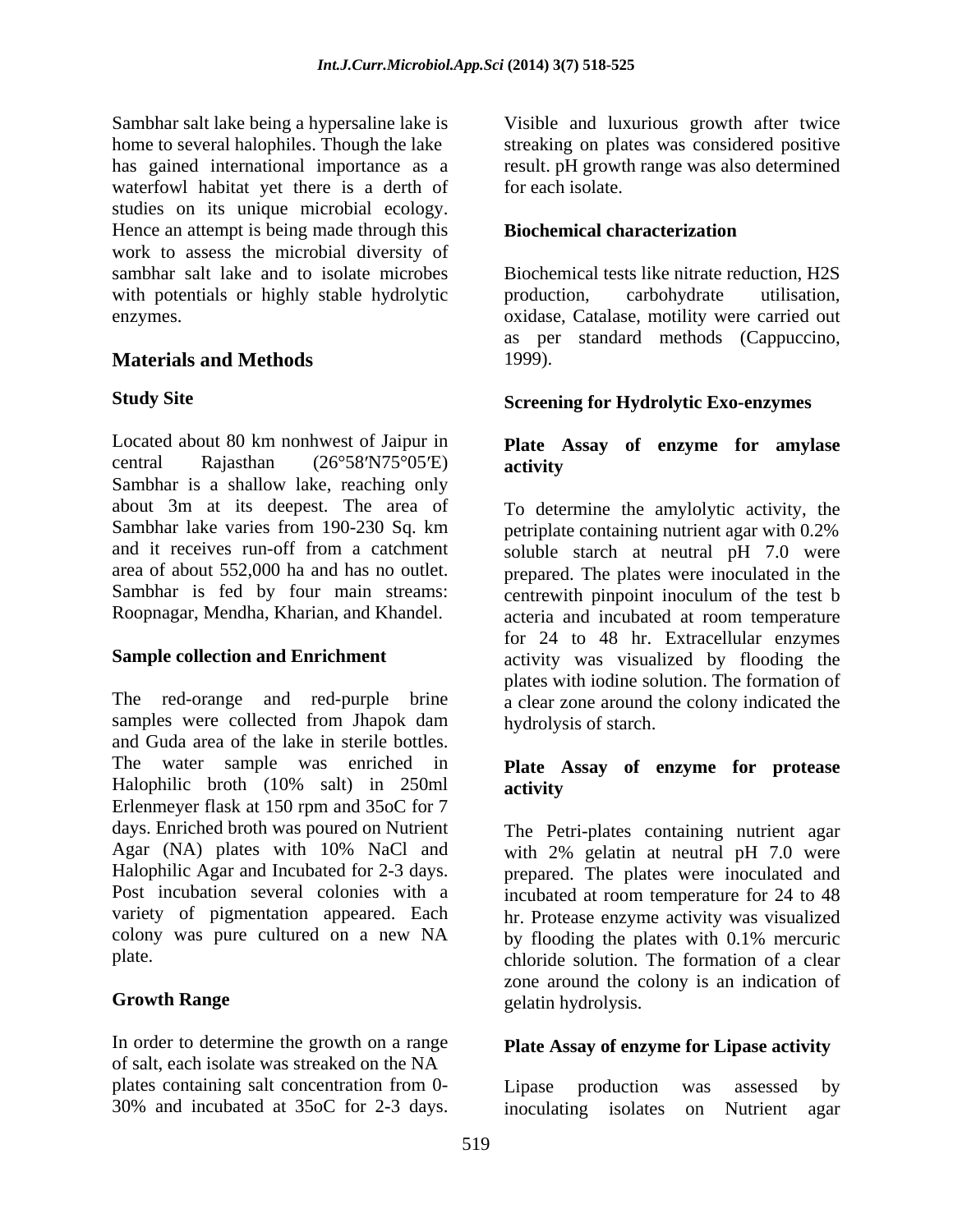The Sambhar, a recognized saline lake and Ramsar site, boasts peculiar physical and<br>change is considered after growth for 5-7 days on NA with 10% chemical characteristic. It is considered athalassohaline as its salt composition derives from the dissolution of minerals of geological origin (Rodriguez-Valera, 1993).

Similarly to other hypersaline ecosystems, physicochemical conditions including high salinity, high radiation (UV) and strong changes in temperatures and dryness which make it a relevant study target for

Study on the Sambhar lake halophiles was carried out for year 2013-14. Lake brine samples were also tested for Temperature, pH, Nitrate, Phosphate, Hardness and Chloride contents and the result revealed a highly alkaline and saline nature of the lake.

Nutrients were found in low concentrations. Hardness studies revealed that the lake is<br>poor in Mg2 + and Ca2 + contents therefore **Growth range** poor in  $Mg2$  + and Ca<sub>2</sub> + contents, therefore it falls in soft water category. Upasani and Desai (1990) observed similarity in chemical composition and microbial ecology Natrun, Egypt (Imhoff *et al*. 1979) and Lake Magadi, Kenya (Tindall *et al.* 1980) as they  $\frac{30\%}{20}$ . None of the isolate could grow in lack the divalent cations  $\text{Mg2} + \text{and } \text{Cg2}$  media containing above 15% salt, except lack the divalent cations  $Mg2 + and Ca2$ +,and have a high pH  $(> 9.0)$ , and high contents of carbonates and sulphates. The lake remains hyposaline post monsoon and<br>were remains that the solates was observed<br>between 7-15% salt range, thus showing very soon it attains the status of hypersaline water body, thus reaching a extreme environment. During its concentrated state

containing 2% Tween 20 and Tween 80 and the lake gains a red-pink coloration and methyl red indicator. Lipolytic activity was inhibits varied halophiles. Eight moderate determined by the formation of the zone of halophiles were isolated during the course of intensification of the indicator colour after study. Isolates were named after the 24-48 hr. Sambhar lake (SL 1- SL-8).

# **Results and Discussion Morphological and biochemical tests**

the lake is subjected to drastic exceeding their optimum range. The isolates microbiologists. tolerance (5-20% and 7-9 respectively). Isolates were examined for motility, morphological features and pigmentation after growth for 5-7 days on NA with 10% Salt. All isolates formed circular, convex, entire, 4 and smooth colonies. Coloration of colonies ranged from Dull cream, Cream to Yellow and red-orange. The pigmentation intensity lowered with salt contents grew well on alkaline medium. Isolate SL-7 formed cream colored, convex and mucoid colonies with entire margins. This isolate showed a wide range of salt and pH Only this isolate was citrate +ve. Gram staining was carried out as described by Dussault (1955). All isolates were gram negative. During the study all the isolated were tested for various biochemical properties in 10% salt medium. All the isolates were aerobic and tested Catalase and Oxidase positive. None of the isolate tested positive for H2S production on TSI medium.

### **Growth range**

of Sambhar lake to the brines from Wadi concentrations and at pH 4.0, 5.0, 6.0, 7.0, Each of the fresh isolates was tested for ability to grow at Range of salt concentrations and at pH 4.0, 5.0, 6.0, 7.0, 8.0, and 9.0. The salt range tested was 0-30%. None of the isolate could grow in media containing above 15% salt, except SL-7. Isolate SL-7 showed delayed growth on medium containing 20% salt. Optimum growth of all the isolates was observed between 7-15% salt range, thus showing their moderate halophilic nature. Moderately halophilic bacteria constitute the most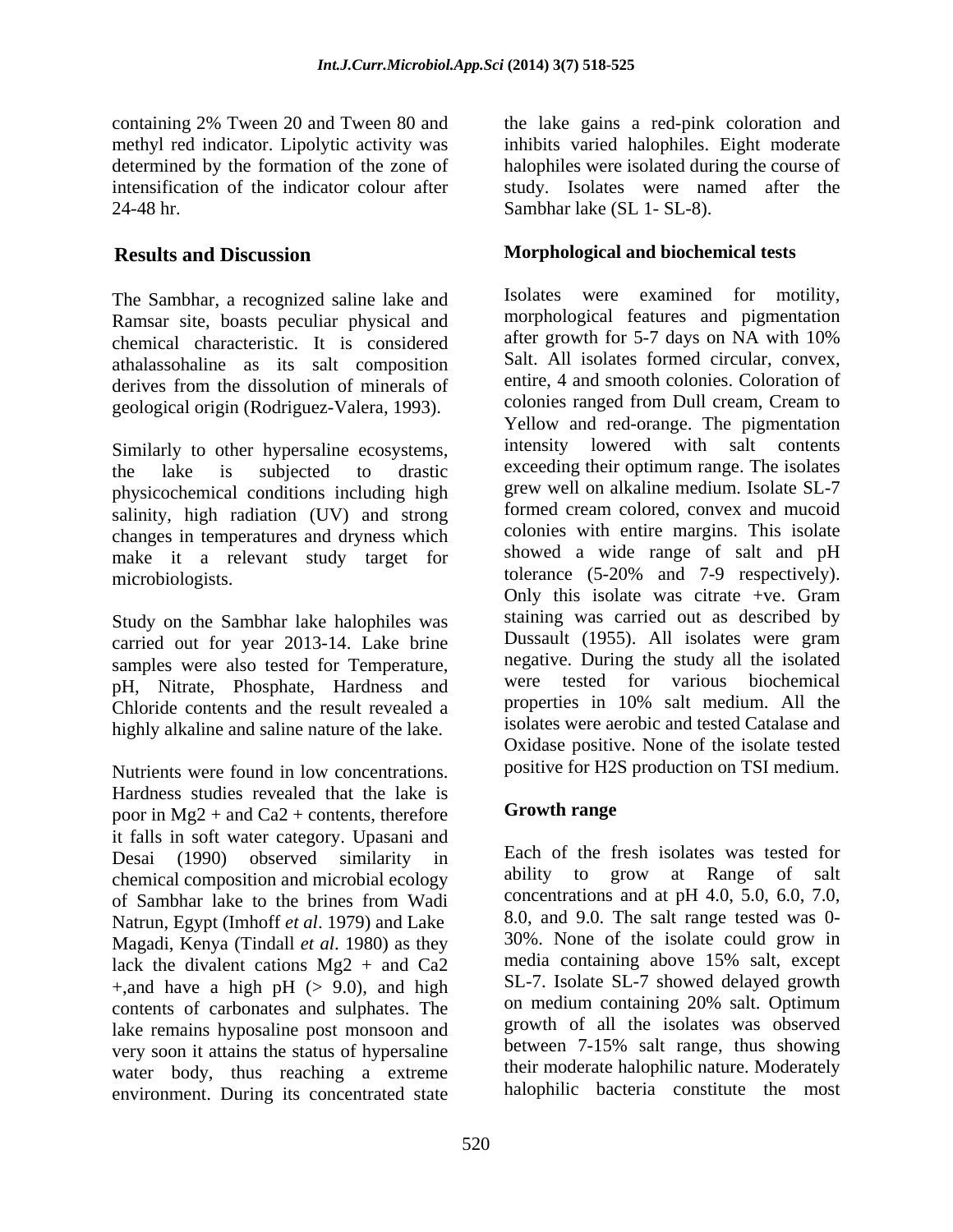These have advantage over extreme enzymes endowed with exceptional

At the time of testing salt range natural brine extreme halophiles demonstrates the greatest activities. growth potential also supports fair growth in the moderate halophiles. while in the NaCl saturated brines  $(\geq 25.5 \text{ Be})$  moderate growth. However in the present study the

Halophilic microorganisms have developed The diversity of metabolic types various biochemical strategies, including encountered decreases with salinity (Oran, exo-enzymes production to adapt to 2002). hypersaline condition. (Mevarech *et al*.,2000). All the eight isolates were tested for extra-cellular hydrolase producing and gelatin agar plates for amylase, lipase and protease respectively. All the isolates showed strong amylase activity, while none Only, SL-2, Sl-4 and SSl-8 produced

versatile group of microorganisms that could Halophiles have been perceived as a be used as a source of salt-adapted enzymes. potential source of industrially useful halophiles in that they do not have a strict stabilities. Kumar *et al.*, (2012) reported 20 salt requirement and grow in wide salt range strains of moderate halophiles from (Kumar *et al*., 2012). Sambhar salt lake with the amylase, lipase of various densities was also used in culture isolated moderate Halophilic bacterial medium. According to Javor (1984) the strains with protease (56 %), cellulase (40 natural brines of 18 to 22 Be, in which the %), and amylase (37 %) producing enzymes endowed with exceptional and protease activity. Sahay *et al*. (2012) studied various saline habitats of India and activities.

# **Antibiotic Sensitivity test**

halophiles fail to demonstrate appreciable Javor (1984) reported that moderate use of brine yielded poor growth of 500 U of penicillin G or 300 U of halophiles in laboratory conditions. polymyxin B. In the present study too Among halophiles "polyextremophilic" the presence of these antibiotics and none of types are found that are adapted to grow at them was able to form colony. Further the combination of extreme conditions (Oran, categorization into archaebacterial and 2011). The bacterial strains isolated can be eubacterial strains is also confirmed by their considered so as they were able to grow in growth in the presence of above mentioned both Salt and alkaline conditions. Upasani antibiotics. Since the isolates failed to grow and Desai (1990) also isolated on Penicillin and polymyxin, thay fall in haloalkaliphilic archae-bacteria from moderate Halophilic eubacterial group. It is Sambhar Salt Lake, India. noteworthy that low taxonomic biodiversity **Screening of hydrolase activities** (Oren 1994; Kamekura, 1998), yet the halophiles can not grow in the presence of growth of all the isolates was observed in moderate Halophilic eubacterial group. It is is observed in all the saline environments metabolic diversity of halophiles is great. The diversity of metabolic types 2002).

activity by plate assay on starch, tributyrin environment includes optimization of basic of the isolate was able to hydrolyze lipid. also showed the ability to tolerate a wide protease enzyme. presented combined hydrolytic activity, The distribution and abundance of microbial population to a permanently saline cell processes, enzyme modulation, nutrient transport and cell membrane function. The bacterial isolates from hypersaline condition range of salinity, pH and temperatures, and which provides the advantage of uses in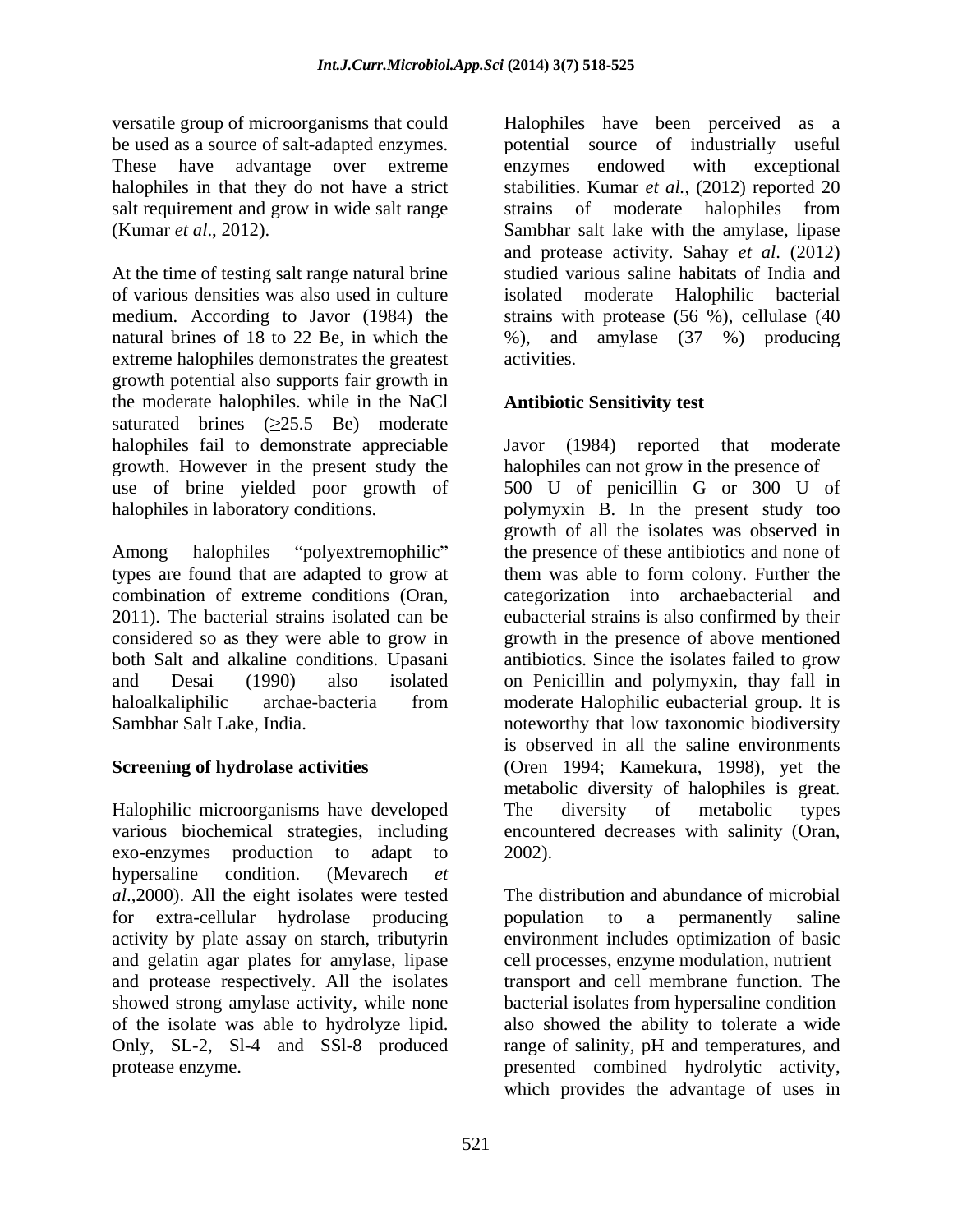various industrial processes (Mellado and

Sambhar Salt lake is a unique ecosystem and ecology of this lake would yield fruitful data heaven for halophiles that belong to extremophile group. The present study environment. revealed morphological and metabolic

Ventosa 2003). lake. The lake is a ideal site for halophile diversity among moderate halophiles of the studies. Further exploration of the microbial on thediversity of life in this extreme environment.

| Isolate                      | $SL-1$                   | $SL-2$                   | $SL-3$                   | $SL-4$                   | $SL-5$                   | $SL-6$                       | $SL-7$                   | $SL-8$                   |
|------------------------------|--------------------------|--------------------------|--------------------------|--------------------------|--------------------------|------------------------------|--------------------------|--------------------------|
| $No. \rightarrow$            |                          |                          |                          |                          |                          |                              |                          |                          |
|                              | Aerobe                   | Aerobe                   | Aerobe                   | Aerobe                   | Aerobe                   | Aerobe                       | Aerobe                   | Aerobe                   |
| Colony                       | Cream                    | Lemon                    | Greyish                  | Red-                     | Cream                    | Yellowish                    | Dull                     | Red-                     |
| pigentation                  |                          | yellow                   | Cream                    | orange                   |                          | orange                       | Cream                    | orange                   |
| Elevation                    | Flat                     | convex                   | Flat                     | convex                   | convex                   | convex                       | Convex                   | Convex                   |
|                              | Glossy                   | Glossy                   | Non-                     | Glossy                   | Translucent              | Glossy                       | Non-                     | Glossy                   |
|                              |                          |                          | glossy                   |                          |                          |                              | glossy                   |                          |
|                              |                          |                          |                          |                          |                          |                              | Mucoid                   |                          |
| Motility                     | $^{+}$                   | $^{+}$                   | $^{+}$                   | $^{+}$                   | $^{+}$                   | $^{+}$                       | $^{+}$                   | $^{+}$                   |
| Gram                         | $\overline{+}$           | $\overline{+}$           | $\overline{+}$           | $\overline{+}$           | $\overline{+}$           | $+$                          | $\overline{+}$           | $\overline{+}$           |
| reaction                     |                          |                          |                          |                          |                          |                              |                          |                          |
| Growth                       |                          |                          |                          |                          |                          |                              |                          |                          |
| range                        |                          |                          |                          |                          |                          |                              |                          |                          |
| Salt (%)                     | $0 - 10$<br>$6 - 7.5$    | $3 - 10$<br>$7 - 8$      | $3 - 12$<br>$7 - 8$      | $5 - 15$<br>$7 - 8.5$    | $5 - 15$<br>$7 - 8$      | $3 - 15$<br>$7 - 8$          | $1 - 10$<br>$6 - 8$      | $10 - 20$<br>$7 - 9$     |
| pН<br>Oxidase                | $^{+}$                   | $\overline{+}$           | $\overline{+}$           | $^{+}$                   | $^{+}$                   | $^{+}$                       | $^{-}$                   | $^{+}$                   |
|                              | $^{+}$                   |                          |                          |                          |                          |                              |                          |                          |
| Catalas                      |                          | $^{+}$                   | $^{+}$                   | $^{+}$                   | $^{+}$                   | $^{+}$                       | $^{+}$<br>$^{+}$         | $^{+}$                   |
| NO <sub>3</sub>              | $^{+}$                   | $^{+}$                   | $^{+}$                   | $^{+}$                   | $^{+}$                   | $^{+}$                       |                          | $^{+}$                   |
| Reduction<br>NO <sub>2</sub> |                          |                          |                          |                          |                          |                              |                          |                          |
| reduction                    |                          |                          |                          |                          |                          |                              |                          |                          |
| Citrate                      |                          |                          |                          |                          |                          |                              |                          | $^{+}$                   |
| Utilization                  | $\overline{\phantom{0}}$ | $\overline{\phantom{0}}$ | $\overline{\phantom{0}}$ | $\overline{\phantom{0}}$ | $\overline{\phantom{0}}$ | $\overline{\phantom{0}}$     | $\overline{\phantom{0}}$ |                          |
| $H_2S$                       |                          |                          |                          |                          |                          |                              |                          |                          |
| production                   | $\overline{\phantom{0}}$ | $\overline{\phantom{0}}$ | $\overline{\phantom{0}}$ | $\overline{\phantom{0}}$ | $\overline{\phantom{0}}$ | $\overline{\phantom{0}}$     | $\overline{\phantom{0}}$ | $\overline{\phantom{0}}$ |
| Hydrolysis of                |                          |                          |                          |                          |                          |                              |                          |                          |
| Urea                         | Ĭ.                       | ٠                        | ٠                        | ٠                        | ٠                        | $\overline{a}$               | ٠                        | $\blacksquare$           |
| Starch                       | $^{+}$                   | $^{+}$                   | $^{+}$                   | $^{+}$                   | $^{+}$                   | $^{+}$                       | $^{+}$                   | $^{+}$                   |
| Casein                       | $\overline{a}$           | $\overline{\phantom{a}}$ | Ĭ.                       | $\overline{a}$           | $\overline{a}$           | $\overline{\phantom{a}}$     | $\overline{a}$           | $\overline{\phantom{a}}$ |
| Gelatin                      |                          |                          |                          |                          |                          |                              |                          |                          |
| Tween 20                     | $\overline{a}$           | $\overline{\phantom{a}}$ | Ĭ.                       | $\overline{a}$           | $\overline{a}$           | $\blacksquare$               | $\overline{\phantom{a}}$ | $\overline{a}$           |
| Tween 80                     | $\overline{a}$           | $\overline{a}$           | $\overline{a}$           | $\overline{a}$           | $\overline{a}$           | $\overline{a}$               | $\overline{a}$           | $\overline{a}$           |
| Acid                         |                          |                          |                          |                          |                          |                              |                          |                          |
| production                   |                          |                          |                          |                          |                          |                              |                          |                          |
| from                         |                          |                          |                          |                          |                          |                              |                          |                          |
| Glucose                      | $^{+}$                   | $^{+}$                   | $^{+}$                   | $^{+}$                   | $^{+}$                   | $^{+}$                       | $^{+}$                   | $^{+}$                   |
| Fructose                     | $^{+}$                   | $^{+}$                   | $^{+}$                   | $^{+}$                   | $^{+}$                   | $^{+}$                       | $^{+}$                   | $^{+}$                   |
| Lactose                      | $\overline{a}$           | ÷                        | $\overline{\phantom{m}}$ | $^{+}$                   | $\overline{\phantom{0}}$ | $\overline{\phantom{0}}$     | $\overline{\phantom{0}}$ | $^{+}$                   |
| Sucrose                      | $^{+}$                   | $^{+}$                   | $\overline{\phantom{0}}$ | ÷,                       | $\overline{a}$           | $\qquad \qquad \blacksquare$ | $\overline{\phantom{a}}$ | $^{+}$                   |
| Arabinose                    | ÷                        | $\overline{a}$           | $\overline{a}$           | $\overline{a}$           | $\overline{a}$           | $\overline{\phantom{a}}$     | $\overline{\phantom{0}}$ | $\overline{a}$           |
| Trehalose                    | ÷                        | $\overline{a}$           | $\overline{\phantom{0}}$ | $\overline{a}$           | $\overline{a}$           | $\overline{\phantom{a}}$     | $\overline{\phantom{a}}$ | $\overline{\phantom{m}}$ |
|                              |                          |                          |                          |                          |                          |                              |                          |                          |

#### **Table.1** Main characteristics of the isolates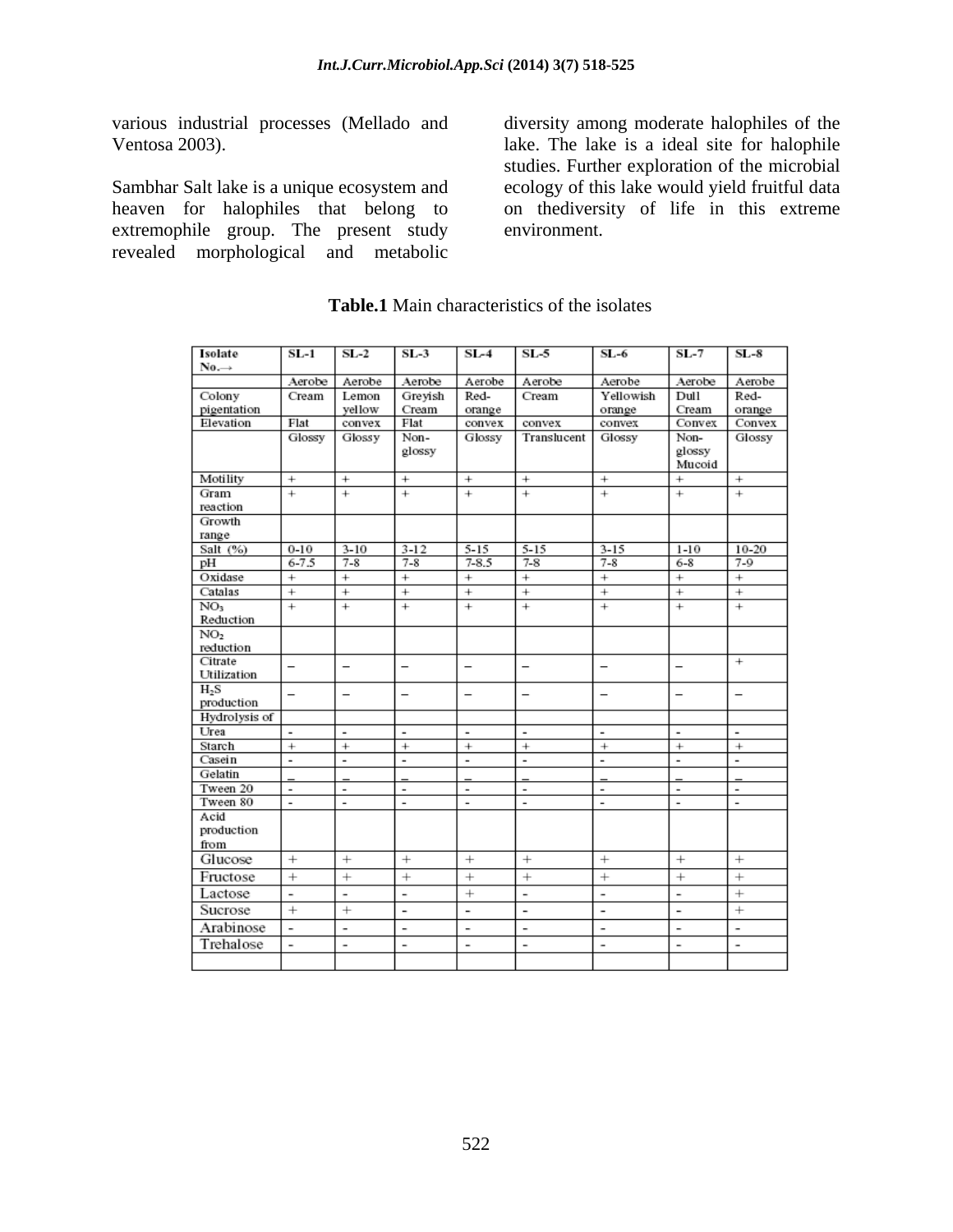

Plate-I; Phenotypic and Pigment variations of all the isolates

Plate-II; Results of Nitrate reduction Test

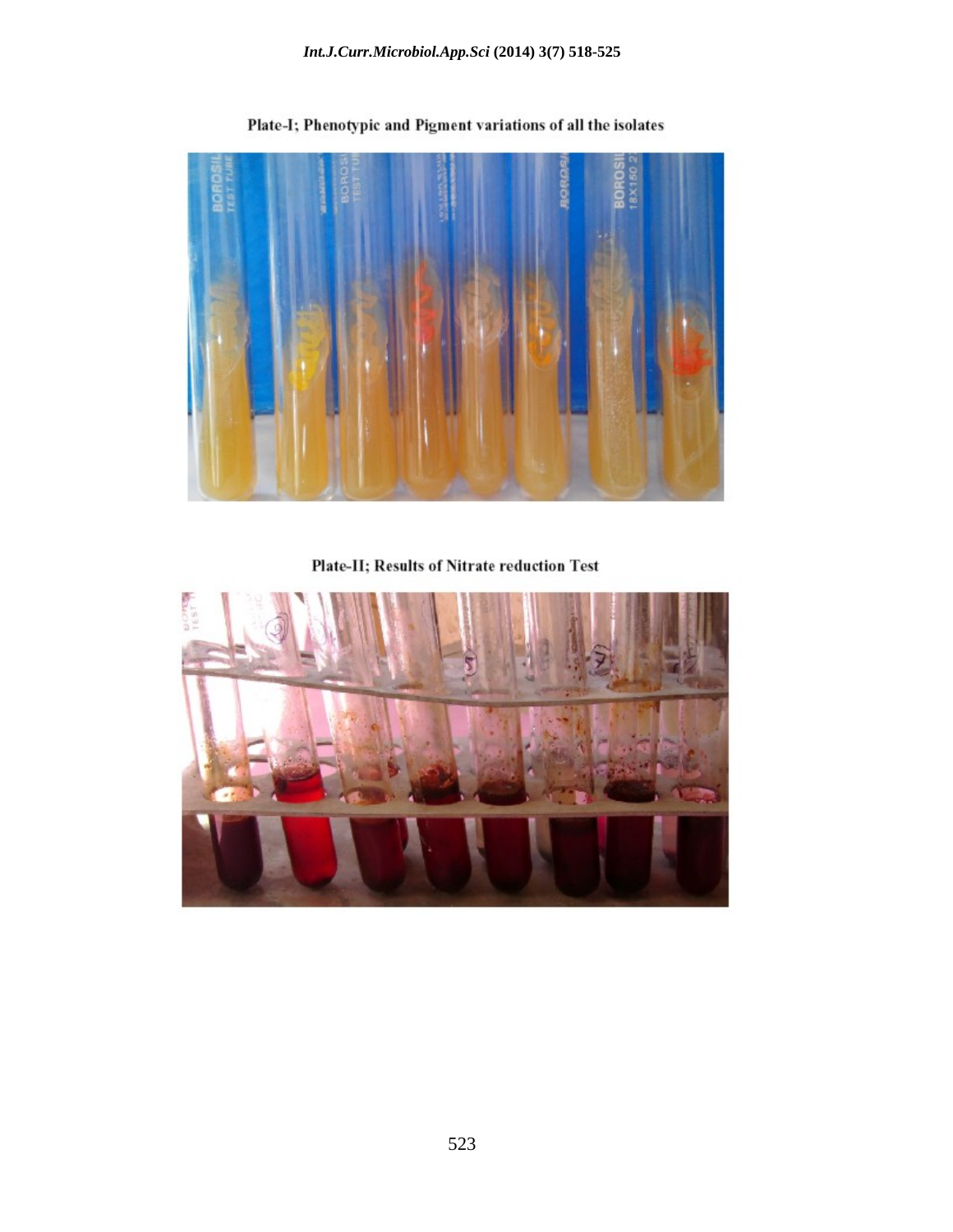

Plate-III Results of Citrate utilization test (SL-7 +ve)

Plate IV; Results of H<sub>2</sub>S Production Test (All tubes -ve)



The Authors are thankful to SERB, New Microbion<br>Delhi for financially supporting the study 105-110. Delhi for financially supporting the study.

Characterization extracellular esterase

**Acknoledgement** and lipase activities from five halophilic and lipase activities from five halophilic archaeal strains. Journal of Industrial Microbiology and biotechnology. 36(1): 105-110.

- **References** Microbiology -Laboratory Manual, Cappuccino, J.G., and Sherman, N., 1999. Microbiology –Laboratory Manual, Fourth Edition. A.W. L. Inc. England.
- Birgul Ozcan, G.O., Cumhur Cokmus and DasSarma, S. and Arora, P. 2001.<br>Mahmut Caliskan 2009 Halophiles. Encyclopedia of Life Mahmut Caliskan. 2009. Halophiles. Encyclopedia of Life DasSarma, S. and Arora, P. 2001. Sciences / & 2001. Nature Publishing